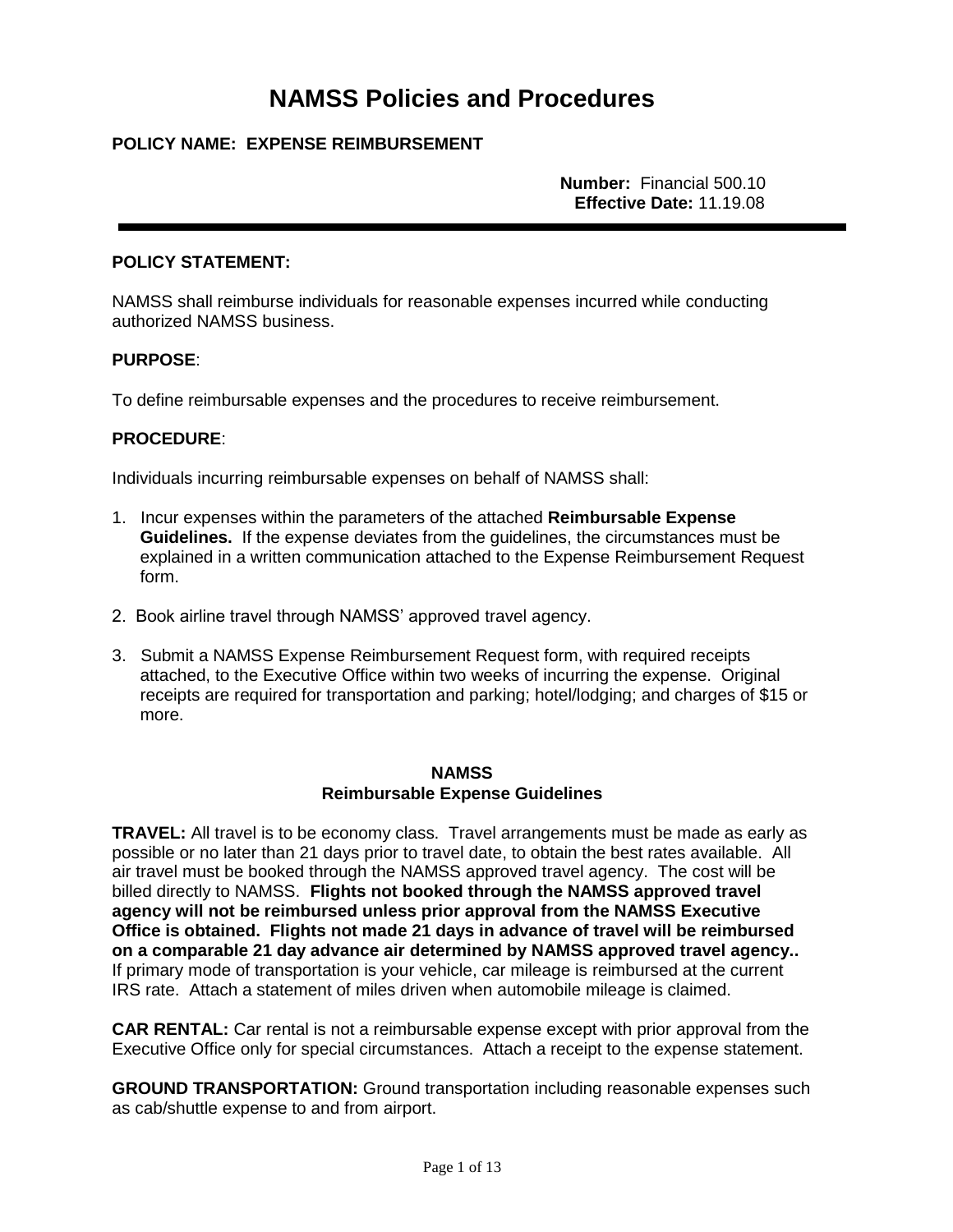**HOTEL:** If hotel expenses are billed directly to NAMSS, indicate the amount of the bill after deducting personal expenses and attach it to the expense statement. The following expenses are not reimbursable: phone calls, incidental charges (in room movies, bar, dry cleaning), and room upgrades. Extension of stay: Expenses incurred during an extension of stay at the meeting site or travels to other locations for personal reasons are not reimbursable.

**GUESTS:** Expenses incurred by guests accompanying a person in authorized travel are not reimbursable.

**MEALS:** The current meal cost guidelines established by the Board of Directors state that the reimbursable amount for meals is the actual cost of the meals (including tips), not to exceed a rule of generally \$50/day. Itemized receipts for meals not charged directly to the hotel are required for reimbursement". Joint meal receipts should note the names of all individuals included on the bill. Board members should not cover the tab for individuals not on the Board or whose travel is not otherwise covered by NAMSS (i.e. state leaders). Guest meals must be deducted before submitting receipts for reimbursement.

Board dinners and dinner while on travel for the Board may include one (1) alcoholic beverage and dessert. Any alcoholic beverage beyond one (1) is the responsibility of the individual and not covered by NAMSS.

**ADMINISTRATIVE:** All reimbursable administrative expenses, i.e. internet access, must clearly state the purpose of the expense. Receipts must be attached for all expenses.

| <b>Originating Work Group or Committee</b> | <b>Audit &amp; Finance Committee</b>       |
|--------------------------------------------|--------------------------------------------|
| <b>Bylaws And Other References</b>         |                                            |
| <b>NAMSS Bylaws</b>                        |                                            |
| Pertinent documents or                     |                                            |
| policy/procedure                           | <b>NAMSS Expense Reimbursement Request</b> |
|                                            | Form                                       |
| <b>Communication Methodology</b>           | E mailed to Board and Committee            |
|                                            | <b>Members</b>                             |

| <b>Amended Date</b> | l Committee Review Date | <b>Board Approval Date</b> |
|---------------------|-------------------------|----------------------------|
|                     | 1/17/07                 | 11/19/08                   |
| 11/29/08            | 1/19/2012               | 4/19/2012                  |
|                     |                         | 11/19/2013                 |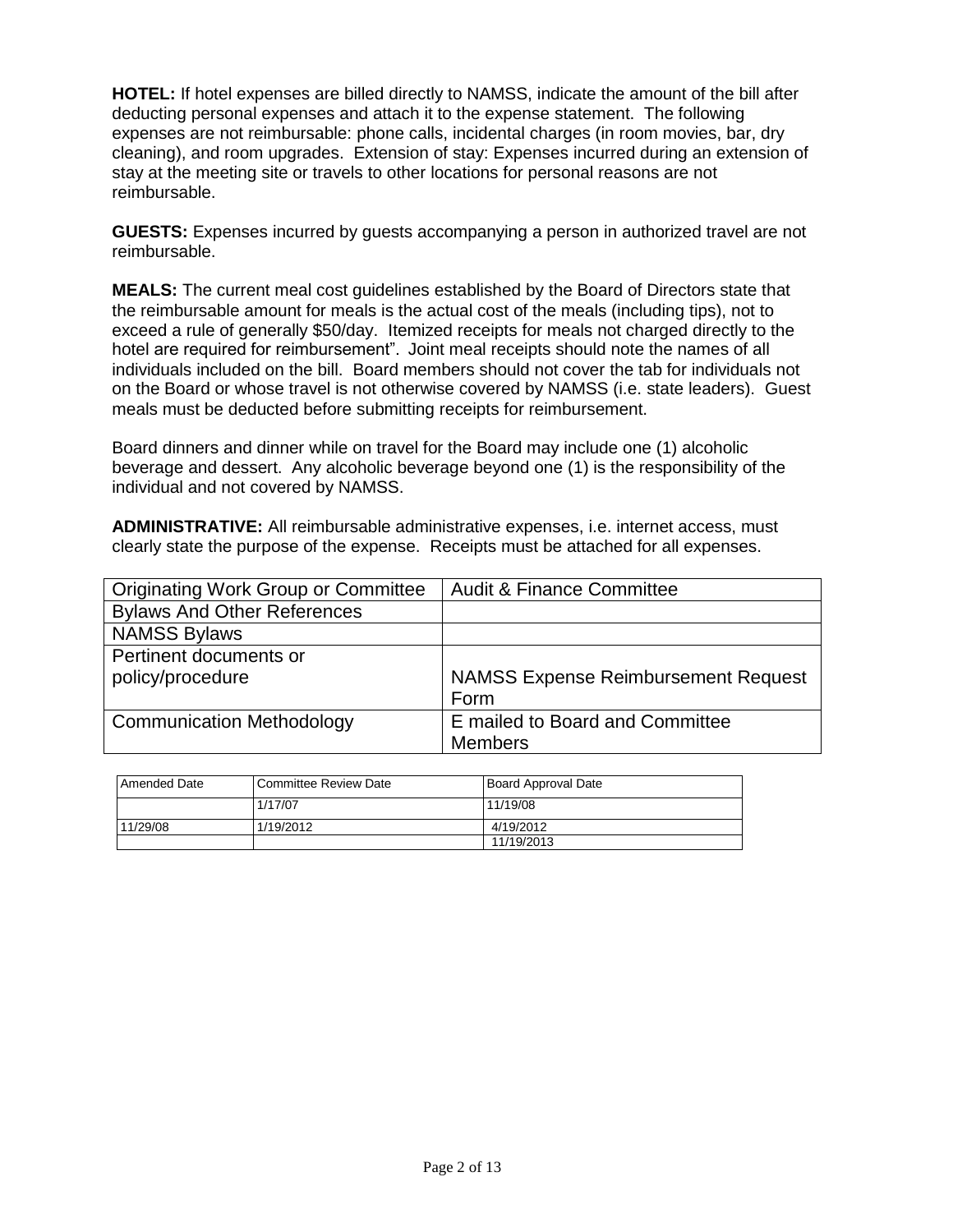**Number**: Financial 500.20 **Effective Date**: 11.19.08

## **POLICY STATEMENT:**

NAMSS requires that accounting, legal, corporate, insurance and other pertinent records be retained for a predetermined length of time in accordance with best practices.

## **PURPOSE**:

To ensure proper back up and history of important society documents.

## **PROCEDURE**:

Records will be retained for a period of time as detailed in the below chart:

| <b>TYPE OF RECORD</b>                                              | <b>RETENTION PERIOD</b> |
|--------------------------------------------------------------------|-------------------------|
| <b>Accounting</b>                                                  |                         |
| Accounts receivable reports                                        | 7 years                 |
| Accounts payable reports                                           | 7 years                 |
| Auditors' reports/work papers                                      | Permanent               |
| Bank deposit slips                                                 | 7 years                 |
| Bank statements, reconciliations                                   | 7 years                 |
| <b>Budgets</b>                                                     | 7 years                 |
| Cancelled checks                                                   | 7 years                 |
| Cash disbursements journal                                         | Permanent               |
| Cash receipts journal                                              | Permanent               |
| Depreciation records                                               | Permanent               |
| Employee expense reports                                           | 7 years                 |
| Volunteer expense reports                                          | 7 years                 |
| Independent contractor expense reports                             | 7 years                 |
| Employee payroll records (W-2, W-4, annual earnings records, etc.) | 7 years                 |
| Financial statements (annual)                                      | 7 years                 |
| Financial statements (interim/internal)                            | 7 years                 |
|                                                                    |                         |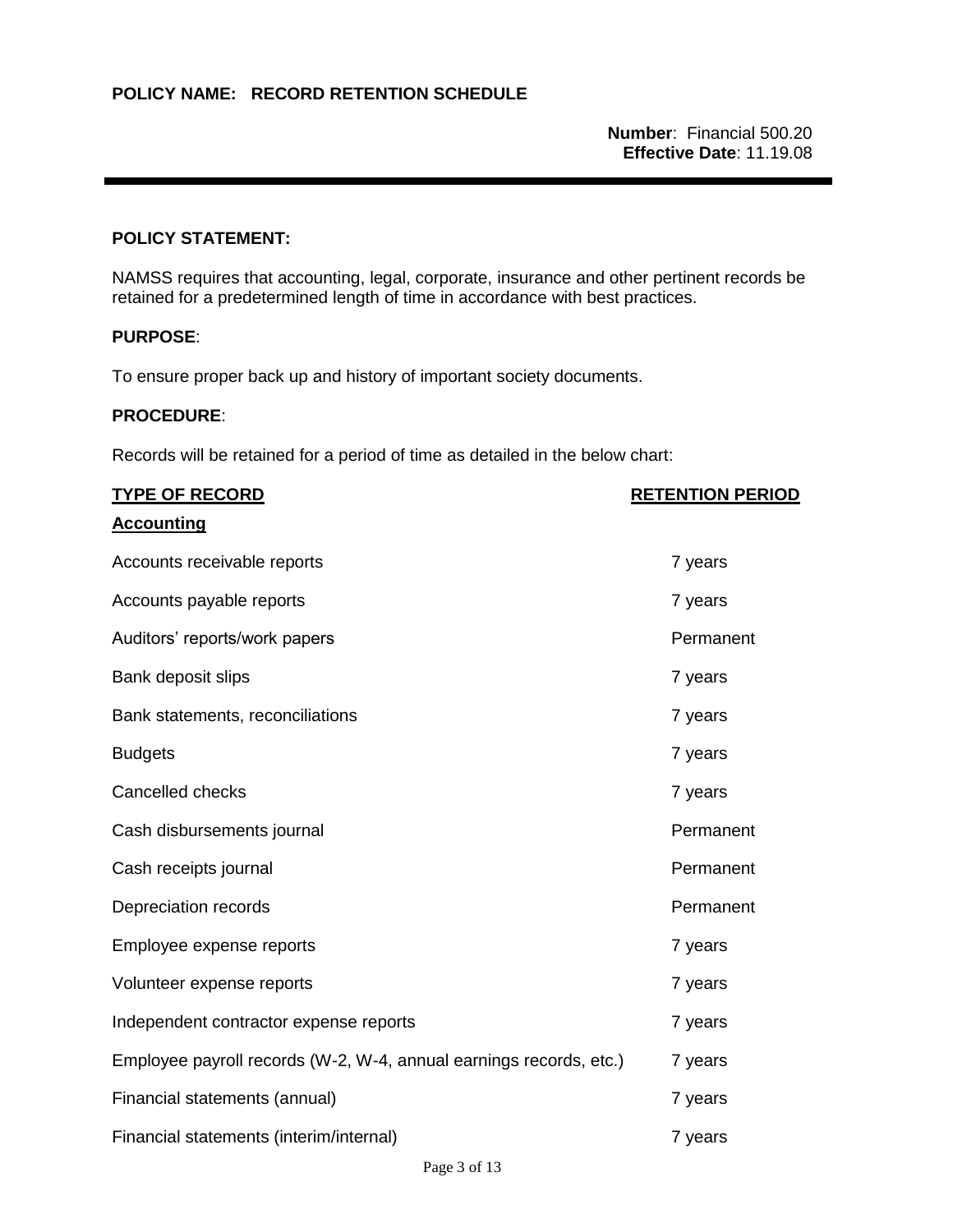| <b>TYPE OF RECORD</b>                               | <b>RETENTION PERIOD</b> |
|-----------------------------------------------------|-------------------------|
| General journal or ledger                           | Permanent               |
| Inventory lists                                     | Permanent               |
| Invoices                                            | 7 years                 |
| Payroll journal                                     | 7 years                 |
| Petty cash vouchers                                 | 7 years                 |
| <b>Corporate Records</b>                            |                         |
| Annual Report (State of Illinois)                   | Permanent               |
| Constitution                                        | Permanent               |
| <b>Bylaws</b>                                       | Permanent               |
| <b>IRS Determination Letter</b>                     | Permanent               |
| Contracts, sales (UCC)                              | 7 years                 |
| Contracts, generally                                | 7 years                 |
| Contract, government                                | 7 years                 |
| Minutes (board executive session)                   | Permanent               |
| Minutes (board and committees with board authority) | Permanent               |
| Minutes (committees without board authority)        | Permanent               |
| Qualifications to do business                       | Permanent               |
| <b>Insurance</b>                                    |                         |
| Accident reports                                    | 7 years                 |
| Insurance claims                                    | 7 years                 |
| Insurance policies                                  | Permanent               |
| <b>Miscellaneous Legal</b>                          |                         |
| Claims and litigation files                         | 7 years                 |
| Copyright, patent and trademark registrations       | Permanent               |
| <b>Personnel</b>                                    |                         |
| Applications                                        | 1 year                  |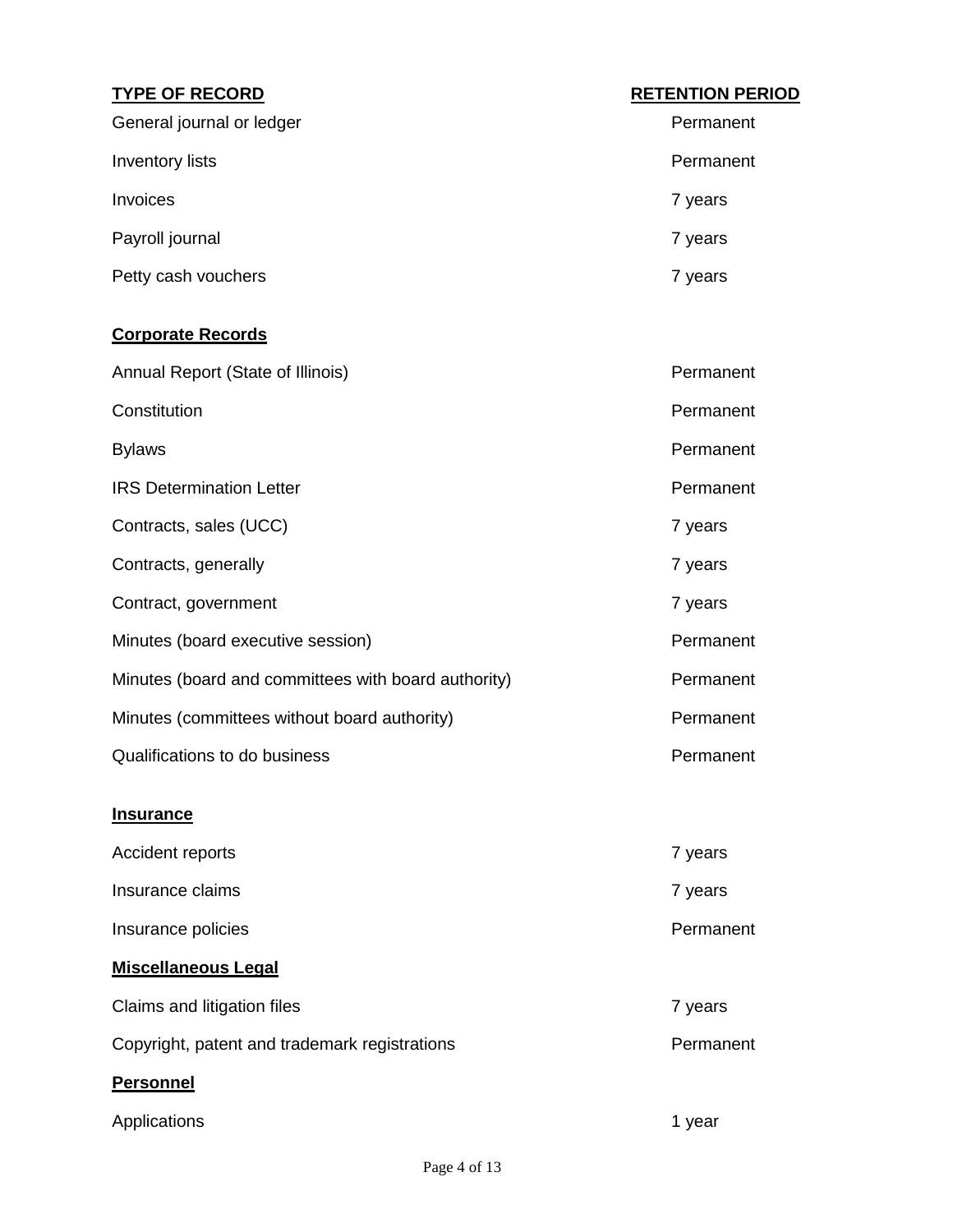| Employee earnings/payroll records                                                                | 7 years   |
|--------------------------------------------------------------------------------------------------|-----------|
| Employee files                                                                                   | Permanent |
| Employee pension records, including service, eligibility, personal<br>information, pensions paid | Permanent |
| <b>Employment contracts</b>                                                                      | 7 years   |
| Garnishments                                                                                     | 7 years   |
| Government reports                                                                               | 7 years   |
| Pension, profit-sharing plans                                                                    | Permanent |
| Time cards/sheets                                                                                | 7 years   |
| <u>Taxes</u>                                                                                     |           |
| Income tax returns and cancelled checks (federal, state and local)                               | Permanent |
| Payroll tax returns                                                                              | Permanent |
| Sales and use tax returns                                                                        | Permanent |
| <b>General</b>                                                                                   |           |

Supporting correspondence and notes re patents, copyrights, licenses, agreements, bills of sale, permits, liabilities, etc. Permanent

| Originating Work Group and/or Committee       |  |
|-----------------------------------------------|--|
| <b>Bylaws And Other References</b>            |  |
| <b>NAMSS Bylaws</b>                           |  |
| Pertinent documents or other policy/procedure |  |
| <b>Communication Methodology</b>              |  |

| Amended Date | <b>Bylaws Committee Review Date</b> | Board Approval Date |
|--------------|-------------------------------------|---------------------|
|              |                                     | 11/19/08            |
|              |                                     |                     |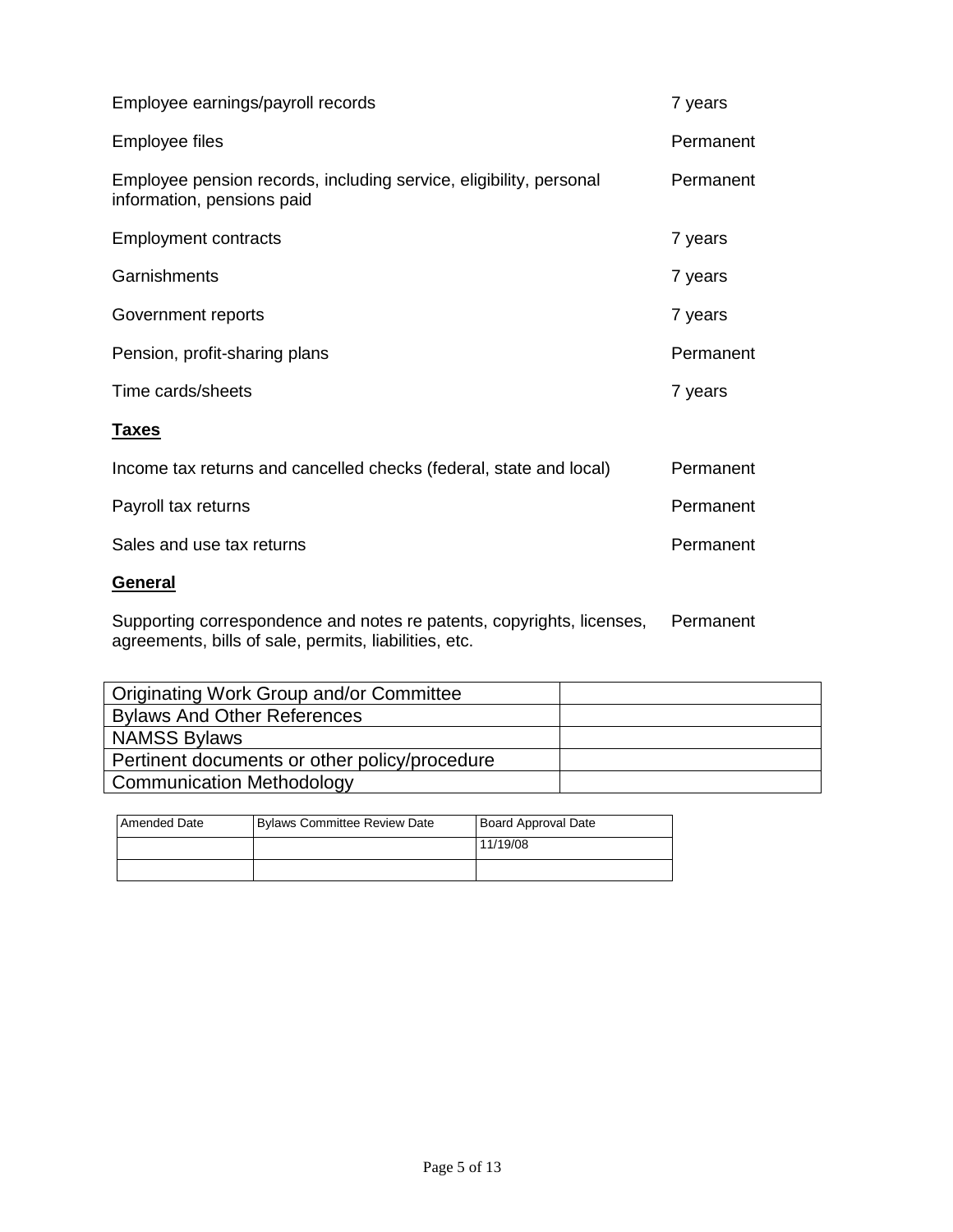#### **POLICY NAME: INDEMNIFICATION OF NAMSS OFFICERS, BOARD MEMBERS AND NAMSS REPRESENTATIVES**

**Number:** Financial 500.30 **Effective Date:** 11.19.08

#### **POLICY STATEMENT:**

All officers, Board Members, committee members, and individuals who are authorized to act for and on behalf of NAMSS in their responsibilities and activities pursuant to the NAMSS Bylaws shall be indemnified, upon approval of the appointment and/or election of the individual by the Board.

#### **PURPOSE**:

Indemnification minimizes the risk for which an individual will be personally liable for actions and omissions committed in their official capacities.

#### **PROCEDURE**:

Subject to any limitations in any applicable statue or regulation, NAMSS shall indemnify its NAMSS' Representatives. NAMSS' Representatives are defined as NAMSS' Officers, Directors, committee members and staff. Indemnification includes the time period during which the individual was in his/her official capacity, and covers claims filed during or after conclusion of his/her service on behalf of NAMSS. Indemnification means that NAMSS will be responsible for all costs, charges and expenses, including an amount paid to settle an action or satisfy a judgment, reasonably incurred by his/her in respect to any civil, criminal or administrative action or proceeding to which he/she is made a party by reason of being or having served NAMSS in an official capacity.

#### Conditions:

- 1. The individual must have acted honestly and in good faith with a view to the best interests of NAMSS; and
- 2. In the case of a criminal or administrative action or proceeding that is enforced by a monetary penalty, he or she had reasonable grounds for believing that his/her conduct was lawful.

Indemnification will not take place for an act or omission not in good faith or that involves intentional misconduct or a knowing violation of the law, a transaction from which the NAMSS Representative derived an improper personal benefit, an act or omission that is grossly negligent, or for a NAMSS Representative seeking indemnification under this policy who fails to provide timely notice of any action, claim or proceeding or fails to fully and completely cooperate with NAMSS in defending the action, claim or proceeding.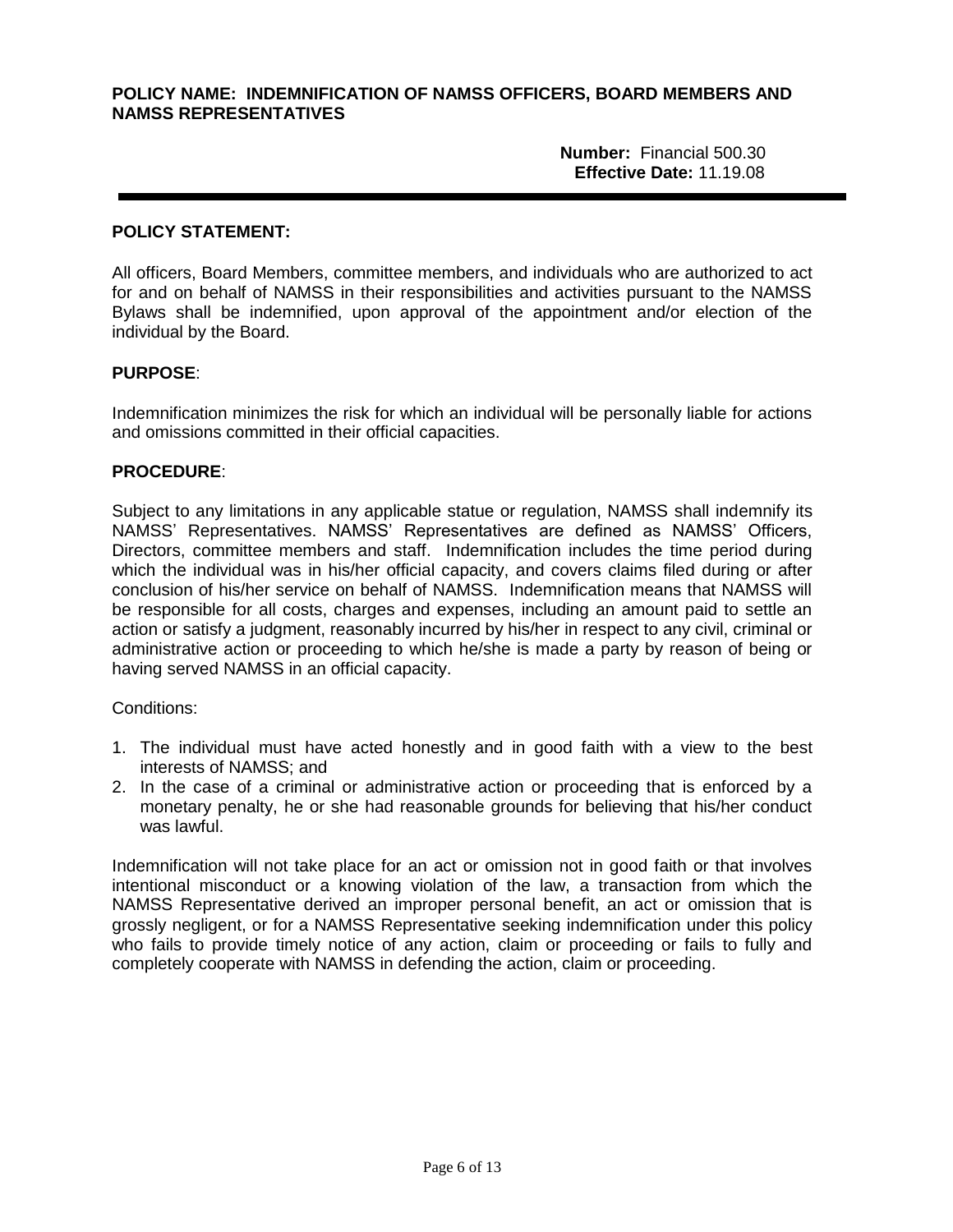## **Procedure for Implementing Request for Indemnification**

The following procedure(s) have been adopted in order to implement this policy regarding indemnification.

- 1. In the event an action, claim or proceeding is brought against a NAMSS Representative for which indemnification may be authorized under this policy, the NAMSS Representative seeking indemnification shall immediately advise the President and Executive Director of the action, claim or proceeding and cooperate with NAMSS in all facets of the application of this policy and the defense of the matter in question. All relevant documents related to the matter (including but not limited to the summons, complaint or other legal documentation) shall also immediately be forwarded to the Executive Director, who shall then proceed to apply this policy to the matter in question.
- 2. The Executive Director will then automatically and immediately refer all relevant documents related to the matter (including but not limited to the summons, complaint or other legal documentation) to the insurance carrier of NAMSS and to the legal counsel used by NAMSS.
- 3. The Executive Director will keep the NAMSS Board informed regarding the proceedings.
- 4. Defense will be provided in accordance with established procedures as outlined in the coverage documents of the insurance carrier.

| <b>Originating Work Group or Committee</b> | <b>Audit &amp; Finance Committee</b>                                                                                               |
|--------------------------------------------|------------------------------------------------------------------------------------------------------------------------------------|
| <b>Bylaws And Other References</b>         |                                                                                                                                    |
| <b>NAMSS Bylaws</b>                        | Article 18                                                                                                                         |
| Pertinent documents or                     | Indemnification insurance policy                                                                                                   |
| policy/procedure                           |                                                                                                                                    |
| <b>Communication Methodology</b>           | Used for orientation of new Officers, Board<br>Members and Others who are designated<br>to perform official NAMSS responsibilities |

| <b>Amended Date</b> | <b>Committee Review Date</b> | <b>Board Approval Date</b> |
|---------------------|------------------------------|----------------------------|
|                     | 8/25/07                      | 11/19/08                   |
| 11/29/07            | 1/19/2012                    | 4/19/2012                  |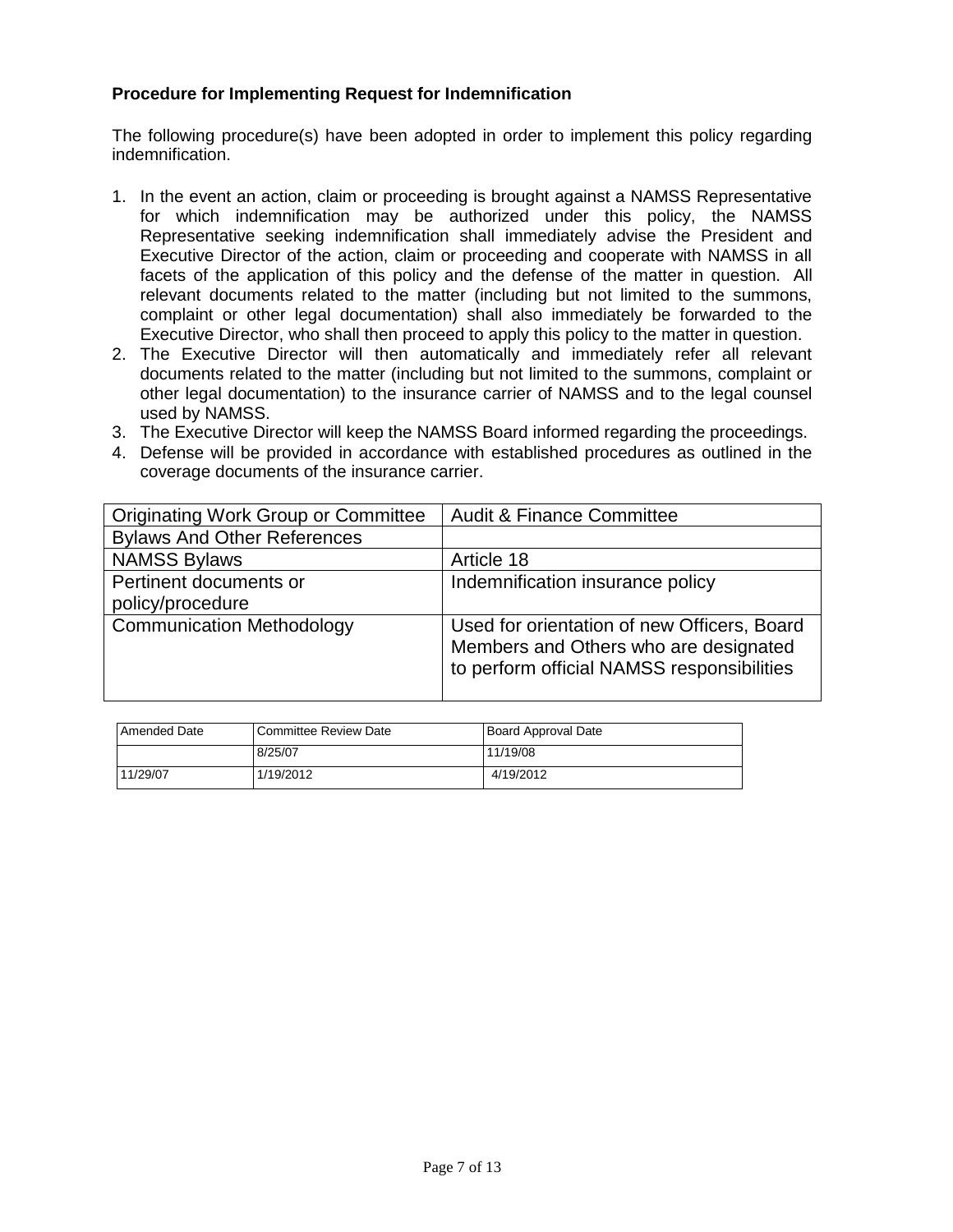**Number**: Financial 500.40 **Effective Date**: 10.20.19

#### **OPERATING FUND**

#### **I. Definition:**

The Operating Fund provides high liquidity to meet the current (0-1 year) financial obligations arising from operations.

### **II. Objectives of Operating Fund:**

- A) Preservation of Capital
- B) Income

### **III. Target Asset Allocation:**

The Operating Fund will be made up of cash and cash equivalents with less than a twelve month original maturity and will be FDIC insured or held in a money market fund. These funds will not necessarily be held with an Investment Advisor. Amounts in this account will fluctuate based on cash flow during the year.

### **IV. Roles & Responsibilities:**

- The Finance Director will monitor the Operating Fund and report to the Executive Director.
- The Executive Director will notify the Finance Committee of deficiencies and may transfer of funds from Long-Term Fund to the Operating Fund.
- In the case of a surplus, the Executive Director will notify the Finance Committee and may transfer funds from the Operating Fund to the Long-Term Fund.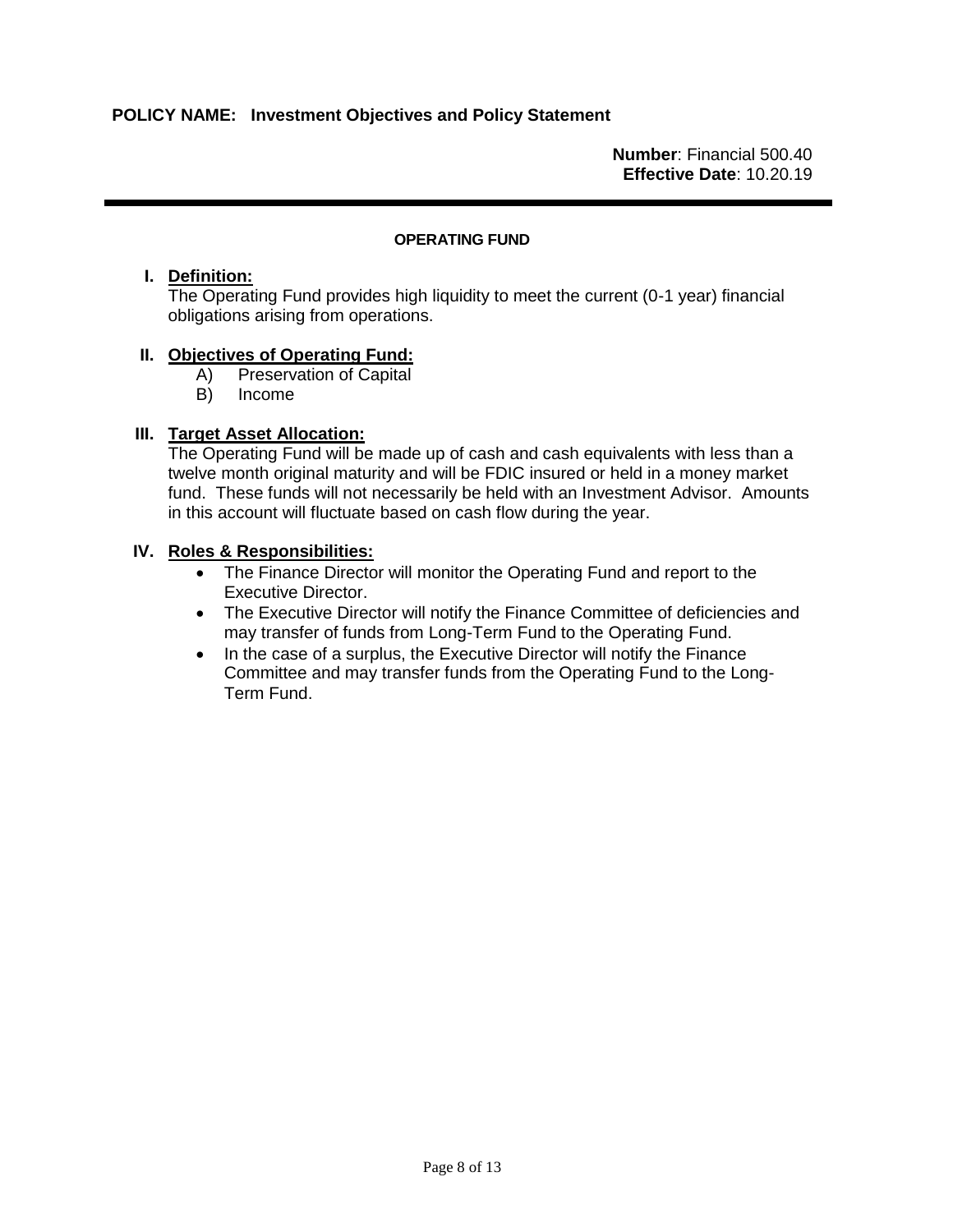#### **LONG-TERM FUND**

# **V. Definition:**

Long-Term Investment Fund: Funds with a minimum 3 -5 year investment horizon.

## **VI. Purpose and Objectives of Investment Fund:**

- A) To grow the value of the portfolio over a full market cycle, this is typically defined as three to five years.
- B) Meet or exceed the expected of return 4.0% on a three to five year basis.

Based on a moderately-conservative approach, we have created the target allocation below:

| <u>MUUCIALEI VUIISEI VALIVE MIA - TAI YEL ASSEL ANUCALIUIT TADIE</u> |                          |                  |                   |  |
|----------------------------------------------------------------------|--------------------------|------------------|-------------------|--|
| <b>Asset Class</b>                                                   | <b>Minimum</b><br>Weight | Target<br>Weight | Maximum<br>Weight |  |
| Cash & Equivalents                                                   | $0\%$                    | 5%               | 15%               |  |
| <b>US Equity</b>                                                     | 13%                      | 18%              | 23%               |  |
| Non-US Equity                                                        | 8%                       | 14%              | 18%               |  |
| <b>Fixed Income</b>                                                  | 40%                      | 63%              | 80%               |  |
| Commodities                                                          | 0%                       | $0\%$            | 5%                |  |

## **Moderately Conservative Mix - Target Asset Allocation Table**

Market performance or transaction timing may cause allocations to go temporarily outside of the target and minimum/maximum ranges.

## **VII. Roles & Responsibilities:**

- The NAMSS Board will, by majority vote during any official meeting, amend the investment strategies, portfolio composition, and/or this investment policy.
- The Finance Committee will annually review the allocation target with updated historical data.
- The Investment Advisor is responsible for monthly and quarterly reporting and updates to the Finance Committee.
- The Executive Director can authorize changes to the investments that are within the policy.

## **VIII. Prohibited Investments:**

The following securities and transactions are not permitted for the Fund EXCEPT as directed by the Investment Advisor within an investment fund (e.g. mutual fund, hedge fund, managed futures fund):

- Letter stock and other unregistered securities;
- Individual commodities or other commodity contracts;
- Short sales or margin transactions;
- Individual uncovered and covered options;
- Investments for the purpose of exercising control of management.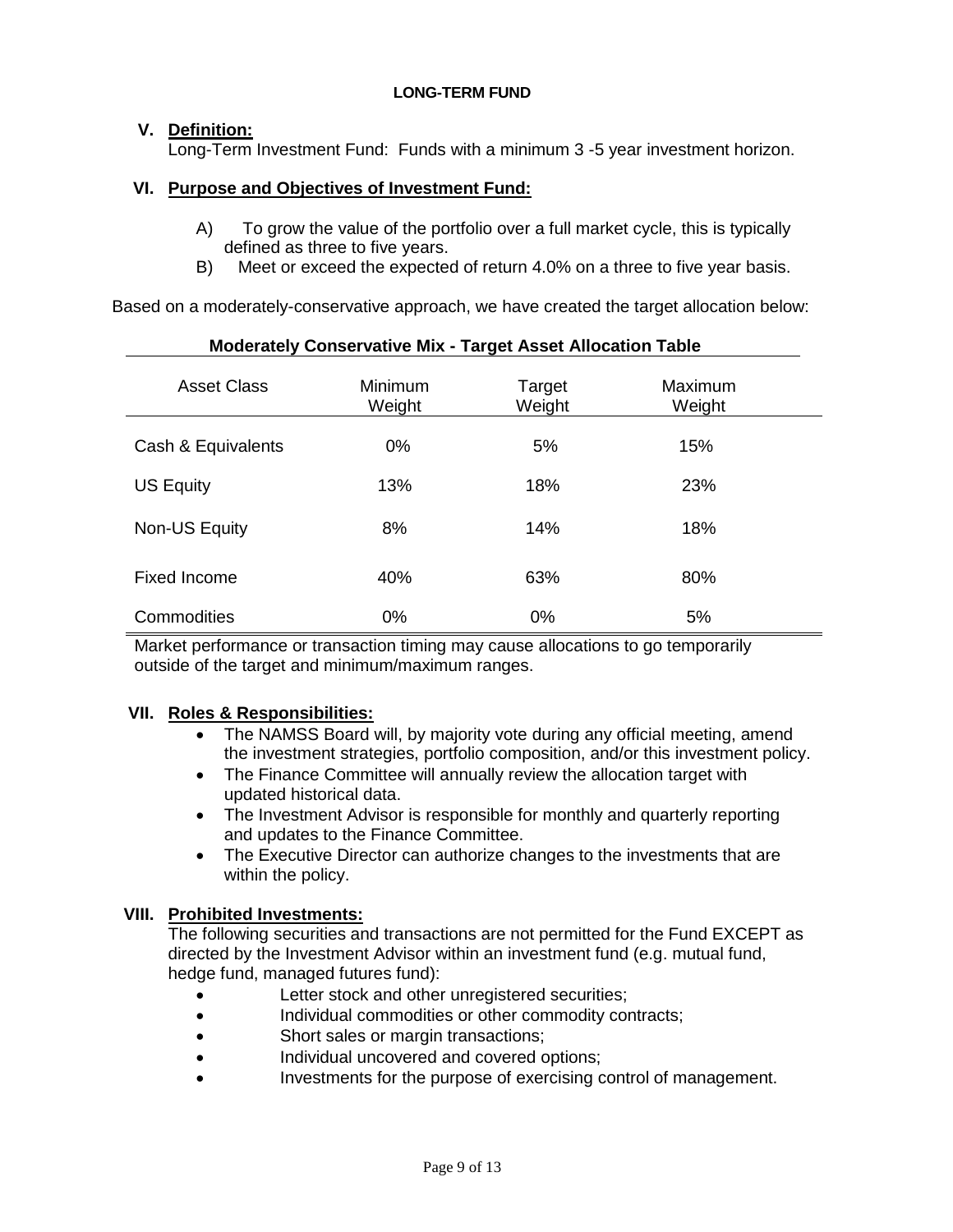## **IX. Portfolio Rebalancing:**

Given the volatility of the capital markets, strategic adjustments in various asset classes may be required to rebalance asset allocation back to its target range. Rebalancing should take place if there is a deviation form target weight of (+-5%). This should take place at least once per year during the first quarter. Tactical deviations from the target weight that are within the policy limits may be made and reported to the Finance Committee. If policy minimum or maximums are breached at any calendar quarter-end, discussions should be held regarding immediate or future rebalancing.

| Originating Work Group and/or Committee       | <b>Audit &amp; Finance Committee</b> |
|-----------------------------------------------|--------------------------------------|
| <b>Bylaws And Other References</b>            |                                      |
| <b>NAMSS Bylaws</b>                           |                                      |
| Pertinent documents or other policy/procedure |                                      |
| <b>Communication Methodology</b>              |                                      |

| <b>Amended Date</b> | <b>Bylaws Committee Review Date</b> | <b>Board Approval Date</b> |
|---------------------|-------------------------------------|----------------------------|
|                     |                                     | 11/19/08                   |
|                     |                                     | 11/19/2013                 |
|                     |                                     | 10/20/2019                 |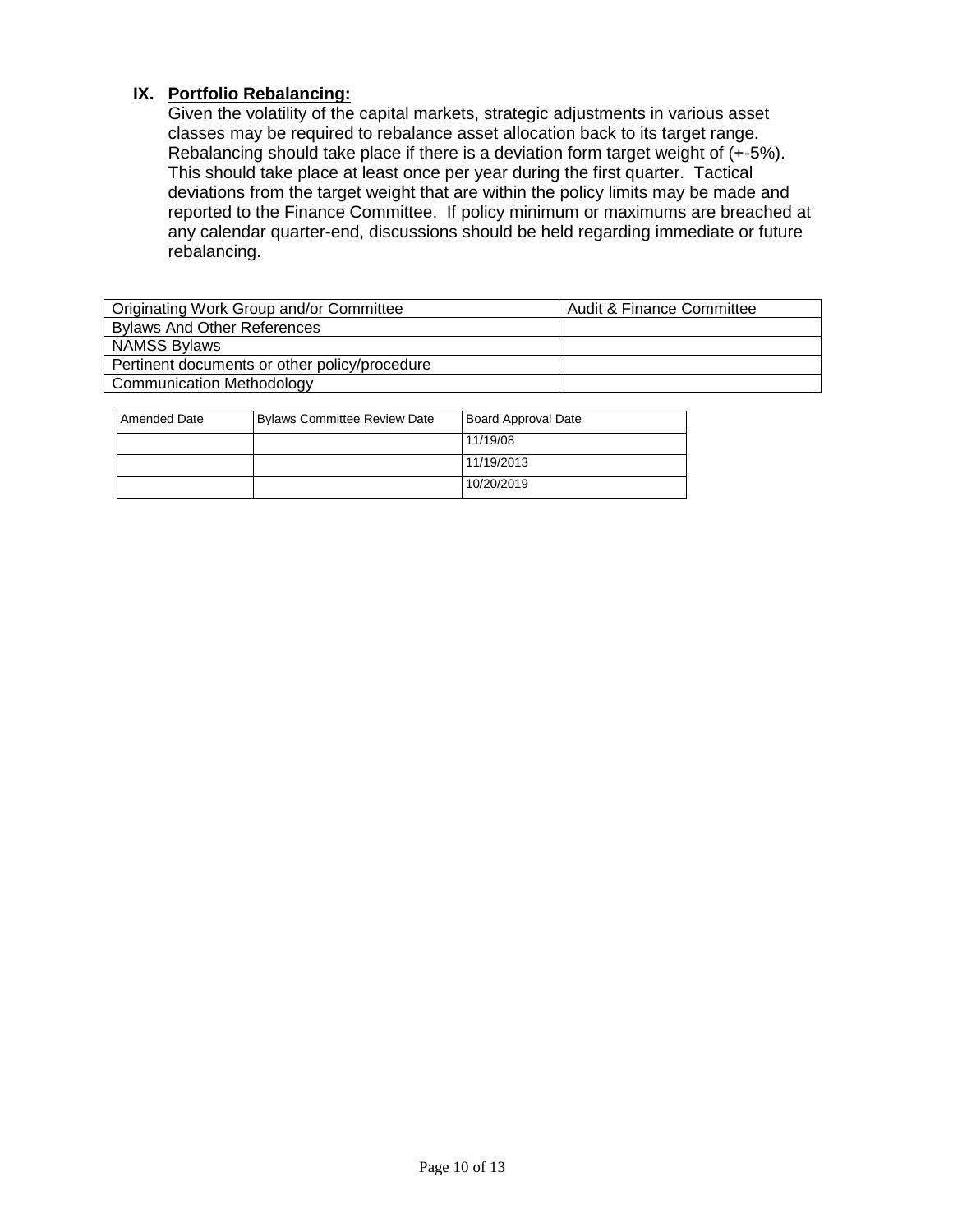**POLICY NAME: NAMSS NET ASSETS REVIEW AND POLICY RECOMMENDATION**

**Number**: Financial 500.50 **Effective Date**: 11.19.08

# **POLICY STATEMENT:**

NAMSS's target range is to maintain the Net Asset to be equal to the Operating Expenses (excluding Non-Operations) between 80% and 100%, with a minimum of no less than 70% and a maximum of no greater than 110%. Maintaining the minimum target range is essential should an event or events take place that would have a significant negative financial impact to the Association. The Finance Committee shall strive to always recommend a budget that is within the target range.

The NAMSS Board should be made aware and separately vote that they are approving a budget that is not within the target range. The Treasurer shall additionally notify the Board quarterly if the Annual Forecast (Estimated Projection) does not maintain the target range. Actions should be taken to ensure that the minimum and maximum amounts are never reached, and a plan should be in place and communicated to the Board should the Net Assets fall either below or above these levels. A five year plan for reserve spending should be maintained and adjusted by the Board every two years.

Should the Net Assets increase to greater than 90%, the Board may approve spending up to one half of the excess and the funds would need to be used for strategic initiatives that would provide an added value back to the members of NAMSS.

# **PURPOSE**:

To insure the long term sustainability of NAMSS by maintaining reserves that will:

- Keep the Association viable should extremely challenging times occur
- **Provide a mechanism to invest in the long term future of the Association, if we can't** invest from Net Income from overall operations (ie, everything except for investment activity)
- Provide funding for Strategic Initiatives that provide an added value back to the membership
- **Offer protection from unforeseen shortfalls**

#### . **PROCEDURE**:

NAMSS Executive Office, with oversight from the NAMSS Finance Committee, will ensure investments are kept at a level that is in accordance with the above policy and report to the Board of Directors on the investment status on a quarterly basis.

| Originating Work Group and/or Committee       |  |
|-----------------------------------------------|--|
| <b>Bylaws And Other References</b>            |  |
| <b>NAMSS Bylaws</b>                           |  |
| Pertinent documents or other policy/procedure |  |
| <b>Communication Methodology</b>              |  |

| Amended Date | Bylaws Committee Review Date | Board Approval Date |
|--------------|------------------------------|---------------------|
|              |                              | 11/19/08            |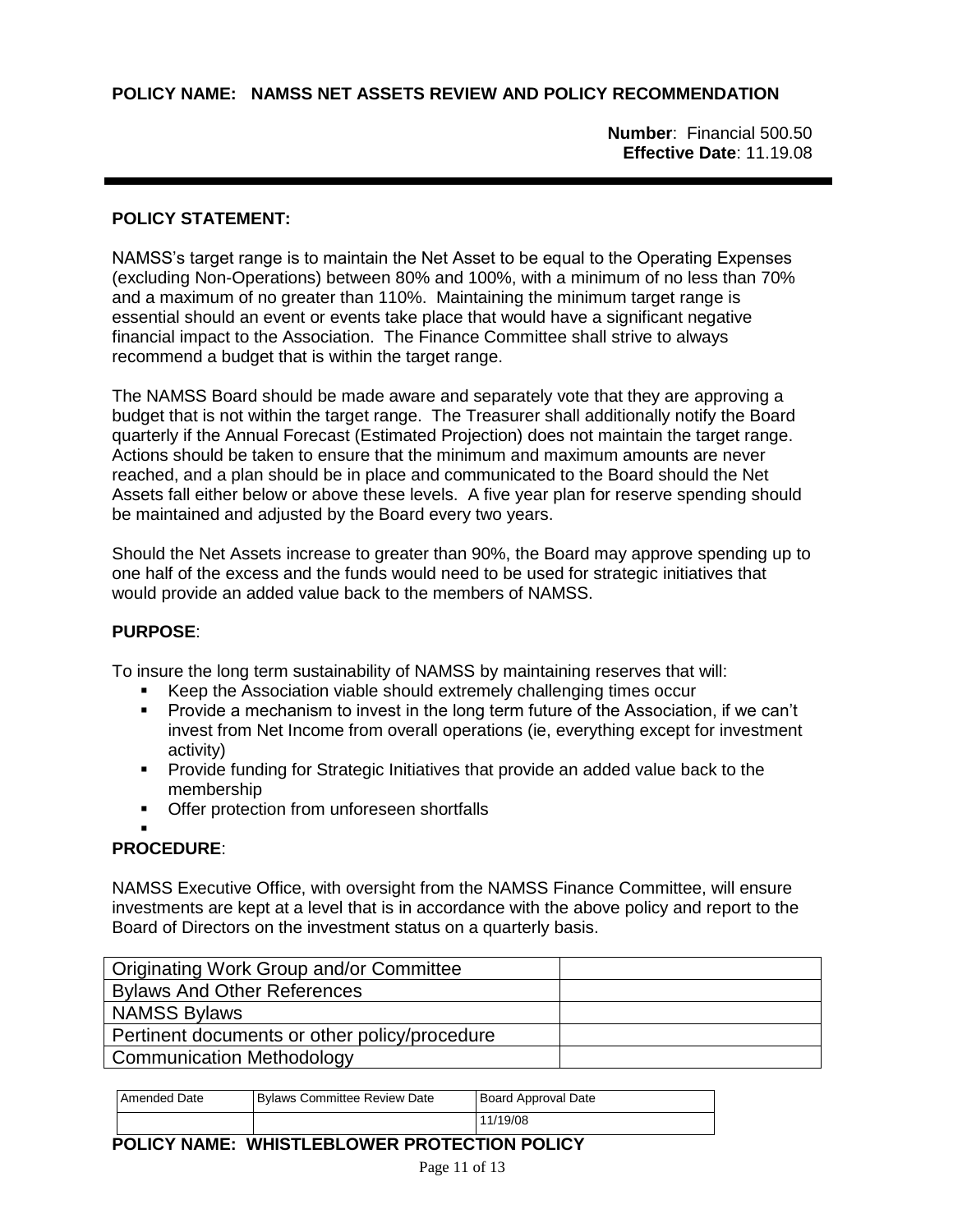## **POLICY STATEMENT:**

NAMSS prides itself on its adherence to federal, state, and local laws and/or regulations, including business ethics policies. As such, even though it is not obligated to do so, NAMSS has decided to voluntarily adopt a whistleblower protection policy. Pursuant to this policy, any NAMSS volunteer or staff who becomes aware of any violation of federal, state, or local law or regulation, including any financial wrongdoing, should immediately report the violation to the Executive Director to allow the association to investigate and, if applicable, correct the situation or condition.

## **PURPOSE**:

If the Executive Director is involved or is believed to be involved in the matter being reported, NAMSS volunteers or staff may, in the alternative, make a report to the Association's legal counsel or NAMSS President. The Association will conduct an investigation and take appropriate action within a reasonable period of time. Such complaints will be held in confidence to the extent the needs of the investigation permit.

#### **PROCEDURE**:

"Financial wrongdoing" may include, but is not limited to:

- questionable accounting practices;
- fraud or deliberate error in financial statements or recordkeeping;
- deficiencies of internal accounting controls;
- misrepresentations to company officers or the accounting department (including deviation from full reporting of financial conditions).

If any NAMSS volunteer or staff reports in good faith what he/she believes to be a violation of the law and/or financial wrongdoing to the Association, its legal counsel, or to a federal, state, or local agency or assists in an investigation concerning financial wrongdoing, it is the Association's policy that there will be no retaliation taken against that individual.

NAMSS volunteers and staff are reminded of the importance of keeping financial matters confidential. NAMSS volunteers and staff with questions concerning the confidentiality or appropriateness of disclosure of particular information should contact the Executive Director.

| Originating Work Group or Committee | Audit & Finance Committee |
|-------------------------------------|---------------------------|
| <b>Bylaws And Other References</b>  |                           |
| <b>NAMSS Bylaws</b>                 |                           |
| Pertinent documents or              |                           |
| policy/procedure                    |                           |
| <b>Communication Methodology</b>    |                           |

| Amended Date | <b>Bylaws Committee Review Date</b> | Board Approval Date |
|--------------|-------------------------------------|---------------------|
|              |                                     | 11/19/08            |
|              |                                     |                     |